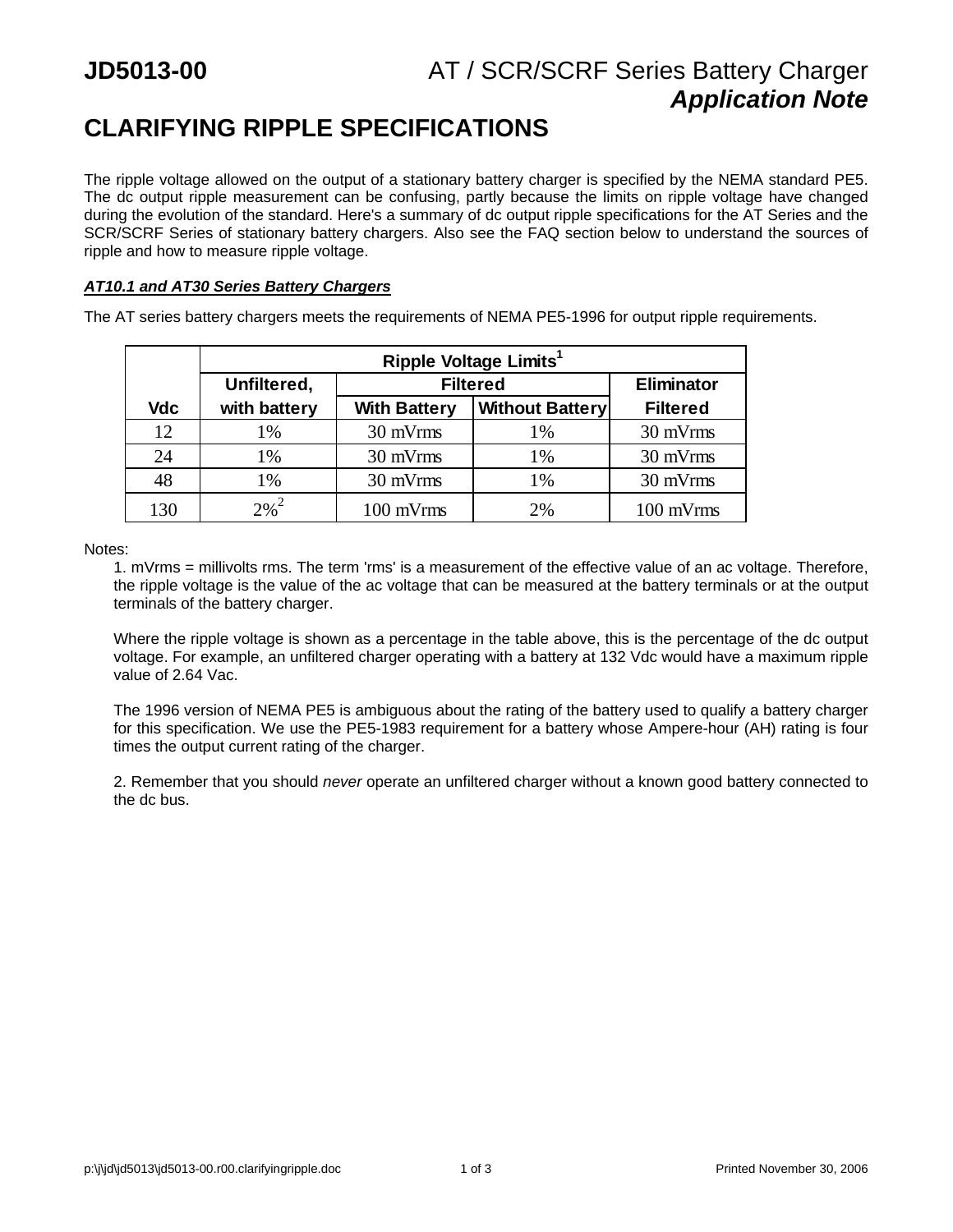## **CLARIFYING RIPPLE SPECIFICATIONS**

### *SCR/SCRF Series Battery Chargers*

The SCR/SCRF Series was designed to meet the requirements of NEMA PE5-1985. However, the 1985 standard dropped any limits on dc output ripple voltage (probably an accident), although it does provide a discussion of test methods. We fall back to the 1983 version of the standard, which allowed two voltage limits: 'A' (30 mVrms) and 'B' (100 mVrms). The manufacturer could choose either limit, as long as it was stated in the specifications for the product. The SCR/SCRF series of battery chargers meets the requirements of Limit 'A' in NEMA PE5-1983 for output ripple requirements. Note that neither the 1983 or 1985 version addressed the ripple requirement for an unfiltered charger, or for a filtered charger without battery, or for eliminator filtering. Therefore, those figures in the table below are typical, not guaranteed maximums.

|            | Ripple Voltage Limits <sup>1</sup> |                     |                        |                   |  |  |
|------------|------------------------------------|---------------------|------------------------|-------------------|--|--|
|            | Unfiltered,                        | <b>Filtered</b>     |                        | <b>Eliminator</b> |  |  |
| <b>Vdc</b> | with battery                       | <b>With Battery</b> | <b>Without Battery</b> | <b>Filtered</b>   |  |  |
| 12         | 1%                                 | 30 mVrms            | 1%                     | 30 mVrms          |  |  |
| 24         | 1%                                 | 30 mVrms            | 1%                     | 30 mVrms          |  |  |
| 48         | 1%                                 | 30 mVrms            | 1%                     | 30 mVrms          |  |  |
| 130        | 2%                                 | 30 mVrms            | 2%                     | 0.07%             |  |  |
| 260        | $2\%^{2}$                          | 30 mVrms            | 2%                     | 0.07%             |  |  |

Notes:

1. mVrms = millivolts rms. The term 'rms' is a measurement of the effective value of an ac voltage. Therefore, the ripple voltage is the value of the ac voltage that can be measured at the battery terminals or at the output terminals of the battery charger.

NEMA PE5-1983 considers only the case of a filtered charger with battery. Ripple voltages shown as a percentage in the table above are for reference only, not limits set by the NEMA standard. Measurements for a filtered charger assume a battery AH capacity of four times the output current rating of the charger.

2. Remember that you should *never* operate an unfiltered charger without a known good battery connected to the dc bus.

## *FAQs*

### *What causes ripple?*

The input power for a battery charger is obtained from the ac power utility. AC (alternating current) voltage, well, alternates. In the US, it changes polarity 60 times a second, a *frequency* of 60 Hertz (Hz). The battery charger changes the alternating voltage to dc (direct current) voltage with a *rectifier* circuit. The output of the rectifier circuit still has some of the alternating voltage left in it, so it's normally applied to a filter, which makes it look and act more like pure direct current (a "pure" dc voltage is like what you would get from a battery).

Of course, no filter is perfect, and there is always a little ac voltage left in the output of a battery charger. The better the filter is, the lower the ac ripple voltage is. If you need to disconnect your battery for maintenance, and want to be assured of a low ripple value, you should order a battery eliminator filtered charger.

All bets are off if you buy an unfiltered charger. As the name implies, there is no filter, and the amount of ripple voltage in the output can be very large. This type of charger depends on the battery to do most of the filtering.